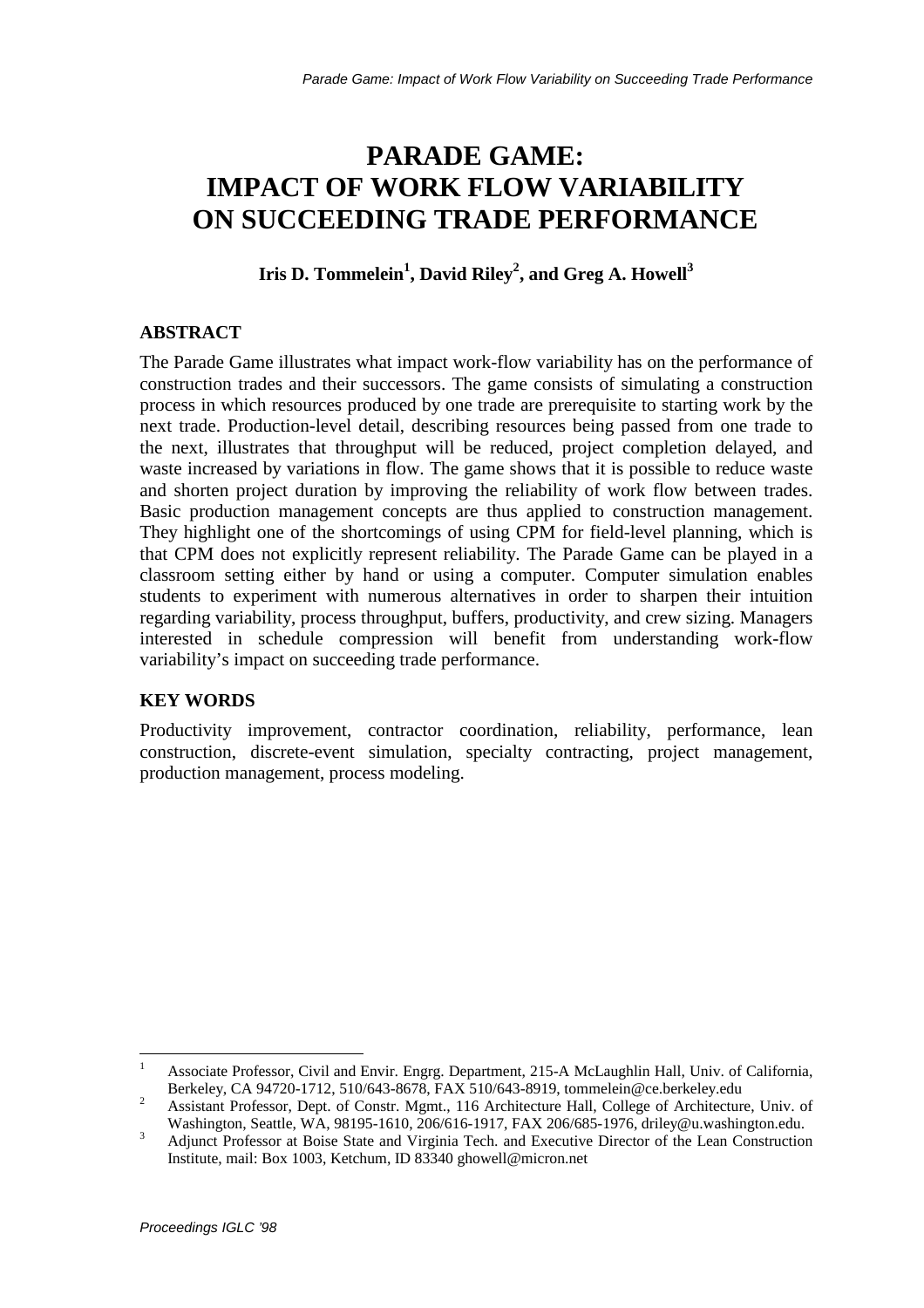## **INTRODUCTION**

Lean thinking recognizes variability and the devastating impact it has on the continuous flow of work and the resulting throughput of a system. Accordingly, one of its tenets is to synchronize and physically align all steps in the production process, so there is little wait time for people or machines, and virtually no staging of materials or partially completed products (Womack and Jones 1996). This sounds straightforward enough, except that few people have good intuitive understanding of how variability really affects the flow of work.

Work flow can be characterized in different ways. In manufacturing, it is defined by stationary machines with partially completed products being transported from one to the next. In construction, the products being built tend to be stationary, whereas crews of various trades move from location to location and complete work that is prerequisite to starting work by the following crew. There are obvious similarities and differences between manufacturing and construction, as many have argued before. Nonetheless both can be viewed as production systems including processing stations (machines or crews) and hand-offs of partially completed work. Production principles developed for manufacturing systems will therefore also apply to construction.

In order to enhance intuitive understanding of the impact variability has on work flow, we describe the simplest of all production systems, namely a single line of processing stations where products output by one are input required by the next one. Building construction practice reveals the existence of many such single-line production systems, termed 'parades of trades.' Better understanding of these systems can be gained by means of simulation games, to be played manually or using a computer. Such games reveal the general lack of project management understanding and the absence of tools for managing the parade.

## **PARADE OF TRADES IN BUILDING CONSTRUCTION PRACTICE**

Building construction involves a large number of specialty trades that generally work their way in succession of one another floor by floor. Specialty trades typically work as subcontractors to the general contractor and may include those responsible for the building's foundation, steel erection, decking, form work, concrete reinforcing bars, concrete, drywall, mechanical, electrical, plumbing, roofing, glazing, vertical transportation systems, fire and sprinkler systems, environmental controls, to name but a few. Gus Sestrup, superintendent with Turner Construction, says these contractors' work sequences are being performed as a 'parade of trades.' Example parades are (Riley 1997):

- **Structural Parade:** e.g., erecting structural steel (steel erector); placing and securing decking as well as welding shear studs (decking contractor); and placing rebar, then pouring and finishing concrete (concrete contractor).
- **Overhead Work Parade:** e.g., installing HVAC system (mechanical contractor), sprinkler system (fire protection contractor), emergency lighting (electrical contractor) and pipe (plumbing contractor) (Riley and Sanvido 1997).
- **Interior Finishes Parade:** e.g., installing wall studs, routing electrical conduit, placing insulation materials, hanging drywall, painting.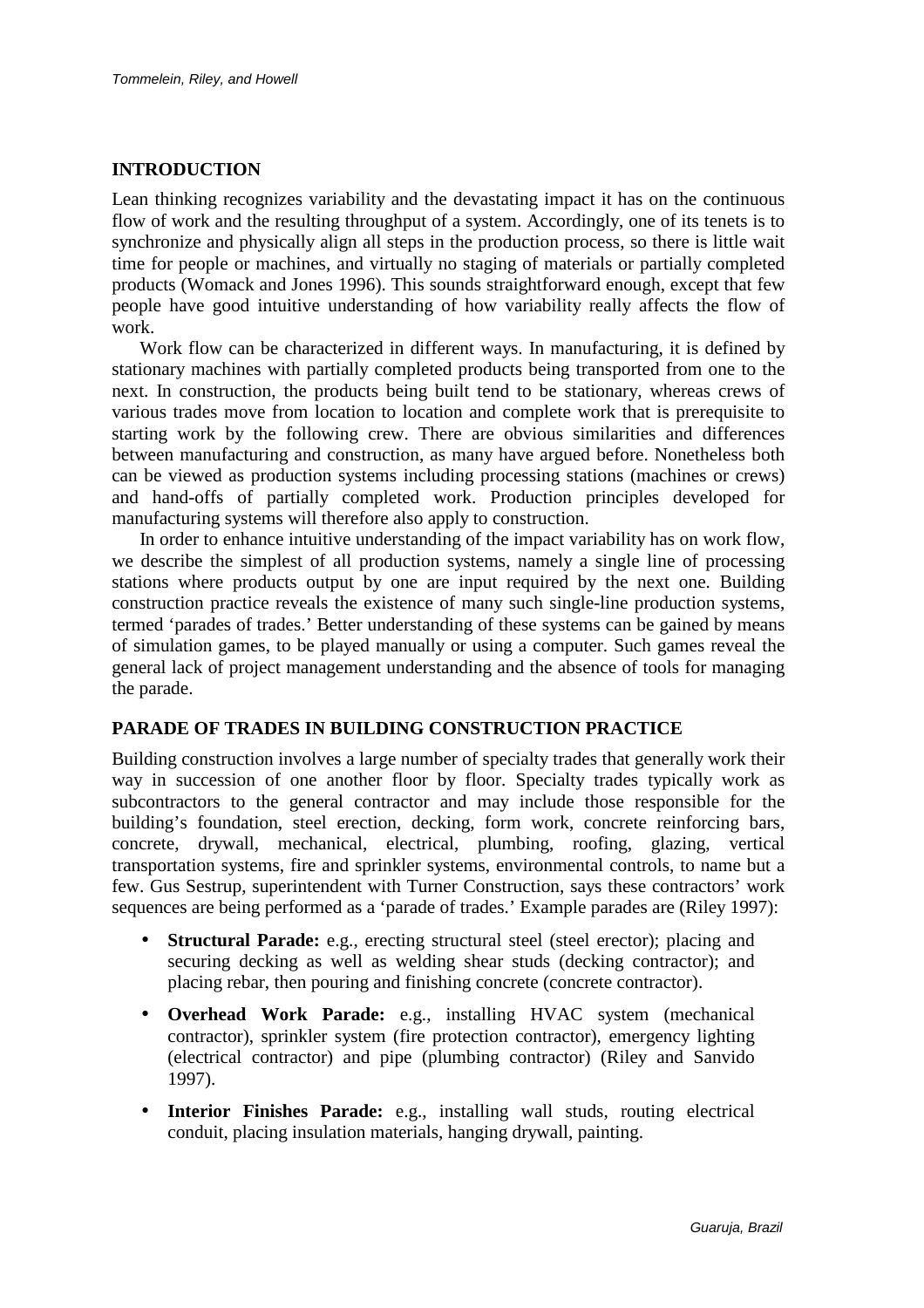• **Perimeter Enclosure Parade:** e.g., building perimeter walls, placing windows, installing flashing and applying sealants.

Gravity-supported systems, typified by the structural parade, tend to follow a strict sequence. It is also preferable to install gravity plumbing systems and HVAC duct before pressured piping systems with hot and cold water, in turn followed by electrical conduit. Of course, if installation of one system blocks access for installation of another, then the latter system should go in first. Sequencing tends to be more important in highly congested areas and less so in areas with easy access. Access, enclosure, support, etc. all are important determinants of precedence (Gray 1986). Similarly, reciprocal dependencies must be identified early as they may force one trade to perform only a portion of their work, then leave and return when subsequent trades have completed prerequisite work (Riley and Sanvido 1997).

When assigning work to crews, it is also important to recognize the extent to which the concentration of work varies by trade throughout the building. If a preceding trade enters an area with a lot of work specific to their trade, thereby taking a longer time to complete than the moving parade can tolerate, successors may have to get out of line and perform out-of-sequence work elsewhere. Relocation takes extra time, but it may prevent them from becoming idle altogether. Out-of-sequence installation for one does not necessarily impede other trades' work.

Finally, different parades move through a building in different directions. Riley distinguished work area, prefabrication area, storage area, and product-space patterns to characterize the space behavior of various trades (Riley and Sanvido 1995). This crisscrossing of parades makes managing them an even bigger challenge.

The existence of parades of trades is widely recognized— though probably not under this name— by superintendents who coordinate the work of specialty contractors. Construction work is often scheduled accordingly. However, to expedite project completion, general contractors may compress the project schedule and force succeeding trades to follow on their predecessor's heels. This may jeopardize the succeeding trades' ability to perform— especially when that predecessor's performance is unreliable, that is, when output varies considerably from one day to the next, and when this output is prerequisite to the work done by the successor. To enable the parade to expedite job completion and minimize waste (in terms of crew idle time or remobilization effort), it is essential that work be released reliably between the trades.

The rate of progress of an activity is often quoted by means of a single number, e.g., "We plan to erect 80 steel components per day." Even though all trades may plan to proceed at the same pace, each trade's production rate alone is insufficient to gauge the speed of the parade as a whole. The single number only represents an average and the actual production rate will vary with some standard deviation, e.g., due to variation in weight and size of components, ease of reach and access to their final installation location, fabrication and erection tolerances, etc. This standard deviation represents what we here term 'variability.' No variability means production is 'reliable.' The Parade Game illustrates the impact variability has on the production rates of trades that succeed one another in a linear sequence.

## **UNDERLYING THEORETICAL ISSUES**

Determining which parades are best suited where and when so that the project can be completed expediently is a production management task. It is typically handled by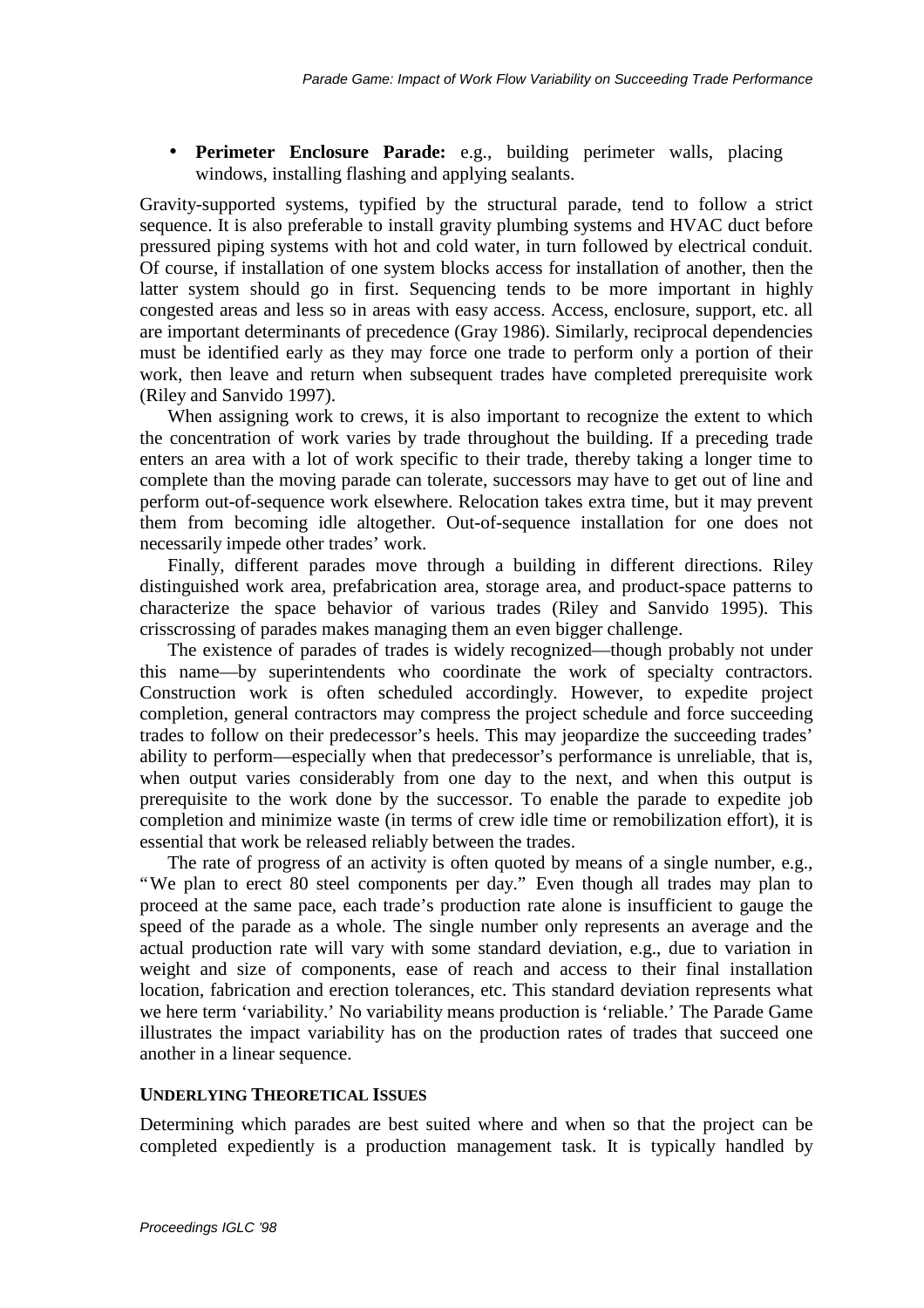construction superintendents. Nonetheless, while they may be effective at managing the parade, regrettably, their goal is not necessarily to achieve optimal crew productivity for all trades involved.

In addition to superintendents, project managers also need to understand the complexity of this production task together with its various performance characteristics, so that they will impose reasonable demands when selecting and managing those performing the work and recognize the real culprit when problems occur. Project management training, however, tends to focus on managing contracts and projects, not on managing production. Consequently, managers often end up imposing unrealistic expectations on the production process or fail to manage it altogether (Tommelein and Ballard 1997).

Project management schedules that use the critical-path method (CPM) describe activities with their durations and precedence relationships. The finish-to-start relationship is most often used though it assumes sequential finality, i.e., predecessors must be 100% complete before their successors can start. This assumption certainly does not hold in the parade of trades where regular hand-offs exist between trades and, once the parade has started, all trades have to move in sync for the parade to progress at a steady pace. Other production variables and performance characteristics must therefore be defined to describe the parade of trades. They are defined as follows:

- **Production Capacity:** number of trade-specific work units per unit of time a crew is technically able finish provided their work is unconstrained (i.e., directives, materials, tools, equipment, crew, work space, and prerequisite work are available as needed);
- **Production Rate:** actual number of trade-specific work units per unit of time a crew is able finish given constraints on their work (e.g., lack of prerequisite work completed, non-availability of materials, or impeded work space);
- **Buffer**: work units accumulated ahead of a crew, from which they can draw to perform work.
- **Wasted Time:** time during which crew is not able to realize its production capacity due to constraints that hamper their work;
- **Project Duration:** time it takes from start to completion of a project;
- **Throughput:** number of work units completed divided by the project duration.

## **PLAYING THE PARADE GAME**

The game that is presented in this paper was inspired by Goldratt's' "boy-scout hike" (Goldratt and Cox 1986). By analogy, Greg Howell created a game to be played by construction students in a classroom situation. The game can involve any number of players. The game coordinator will split up large groups in teams of equal size, e.g., of 5 players each. Each team forms a 'parade of trades' with players lining up in sequence. Players are represented by the symbols labeled SubA through SubE in Figure 1. Each team is given a pile of 100 bolts (or any other kind of widget) and their task is to pass them all from the front of the line (the input buffer, InputA) to the end (the output buffer, CompleteE). When this has been accomplished, the project is completed.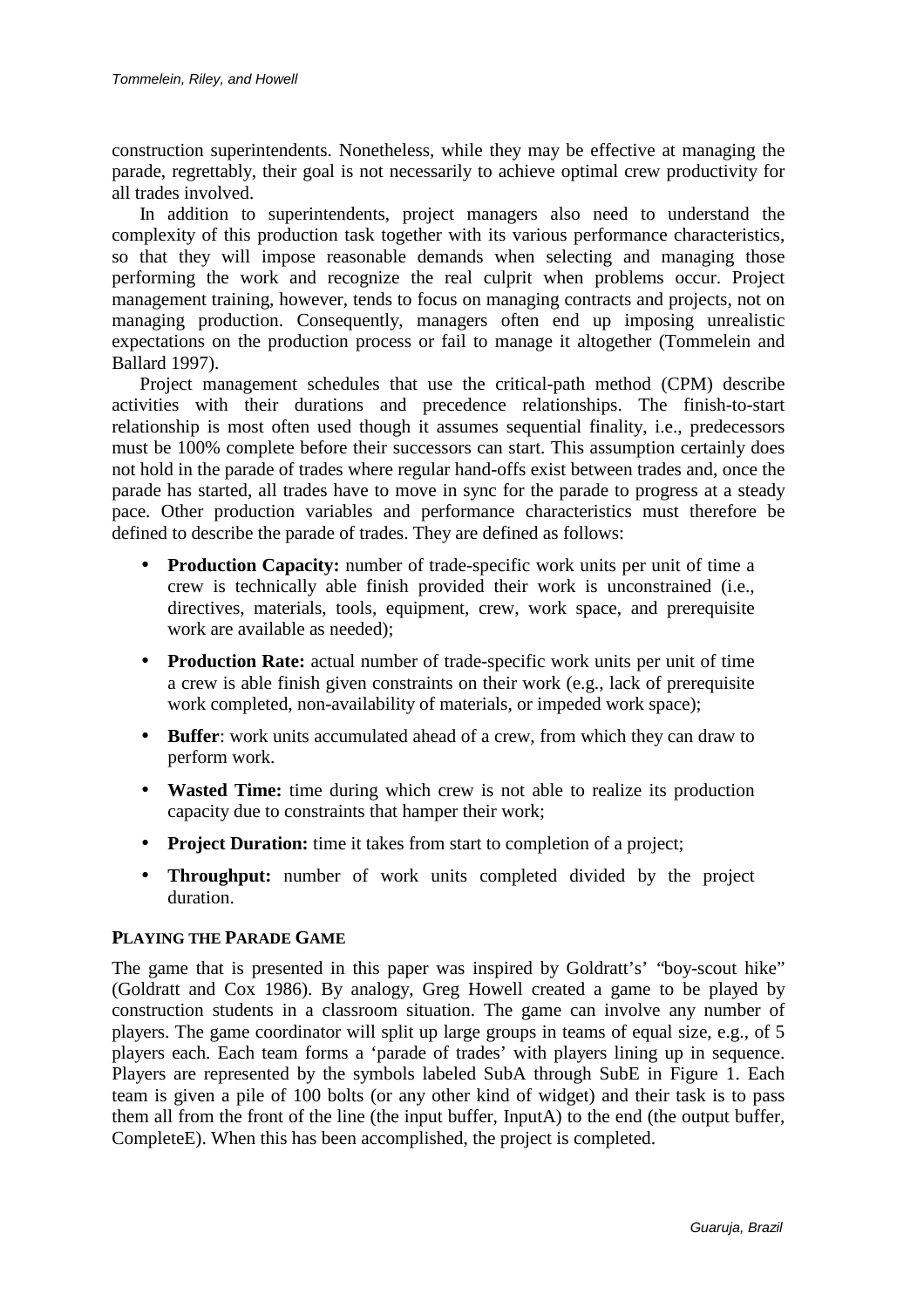

Each player in line can pass only a limited number of bolts from one side to the other, e.g., SubA will move them from InputA to Buffer AB. The number moved is determined by rolling a die. At the onset of the game, the coordinator will hand each player one of five possible dies, A, B, C, D, or E. After a player has rolled her die and passed the appropriate number of bolts, she must wait until the player downstream from her in turn has rolled her die and taken bolts from the buffer in-between them, before she may replenish this buffer.

The coordinator can introduce various degrees of variability in the game by writing made-up numbers on each face of each die. This is done prior to handing dice to players. A normal die has faces with values 1, 2, 3, 4, 5, and 6 and therefore an average roll of 3.5. We suggest that the game be played with several different dice as described in Table 1, each however having an average roll of 5. From an 'average production' viewpoint, the dice are therefore identical. When variability is considered, they clearly are not.

| <b>Type of Die</b> | <b>Numbers on Faces</b> |  |  |
|--------------------|-------------------------|--|--|
| А                  | 5, 5, 5, 5, 5, 5        |  |  |
| в                  | 4, 4, 4, 6, 6, 6        |  |  |
| C                  | 3, 3, 3, 7, 7, 7        |  |  |
| D                  | 2, 2, 2, 8, 8, 8        |  |  |
| F                  | 1, 1, 1, 9, 9, 9        |  |  |

Table 2: Variability of Available Dies

Instead of allowing each player to choose their own die, the coordinator may wish to equip all players in one team with dice of type A (all-5), another team with dice of type C (3-7 dice) and yet another one with dice of type E (1-9 dice), etc.

Each time a player rolls her die, she should record (1) the number rolled and (2) the number of bolts she was able to draw from the buffer upstream from her. If the upstream buffer is smaller than the number rolled, that smaller number is the number of bolts passed along. When all 100 bolts have been passed to the end of the line, the team has completed its task. Each player then calculates (3) the average of the numbers written on her die, (4) the number of times she rolled a die, (5) the total of all numbers she rolled, (6) the average number she rolled by dividing  $(5)$  by  $(4)$ ,  $(7)$  the average number of bolts passed along by dividing 100 by (4). The team's project completion time is equal to the number of rolls of the last player in the line plus the total number of players minus one.

#### **ITEMS FOR GROUP DISCUSSION**

When all teams have completed their project, the groups should discuss their findings. Some issues to inquire about are:

Which team completed their project in the shortest amount of time? Could this have been anticipated, given the dice provided to them?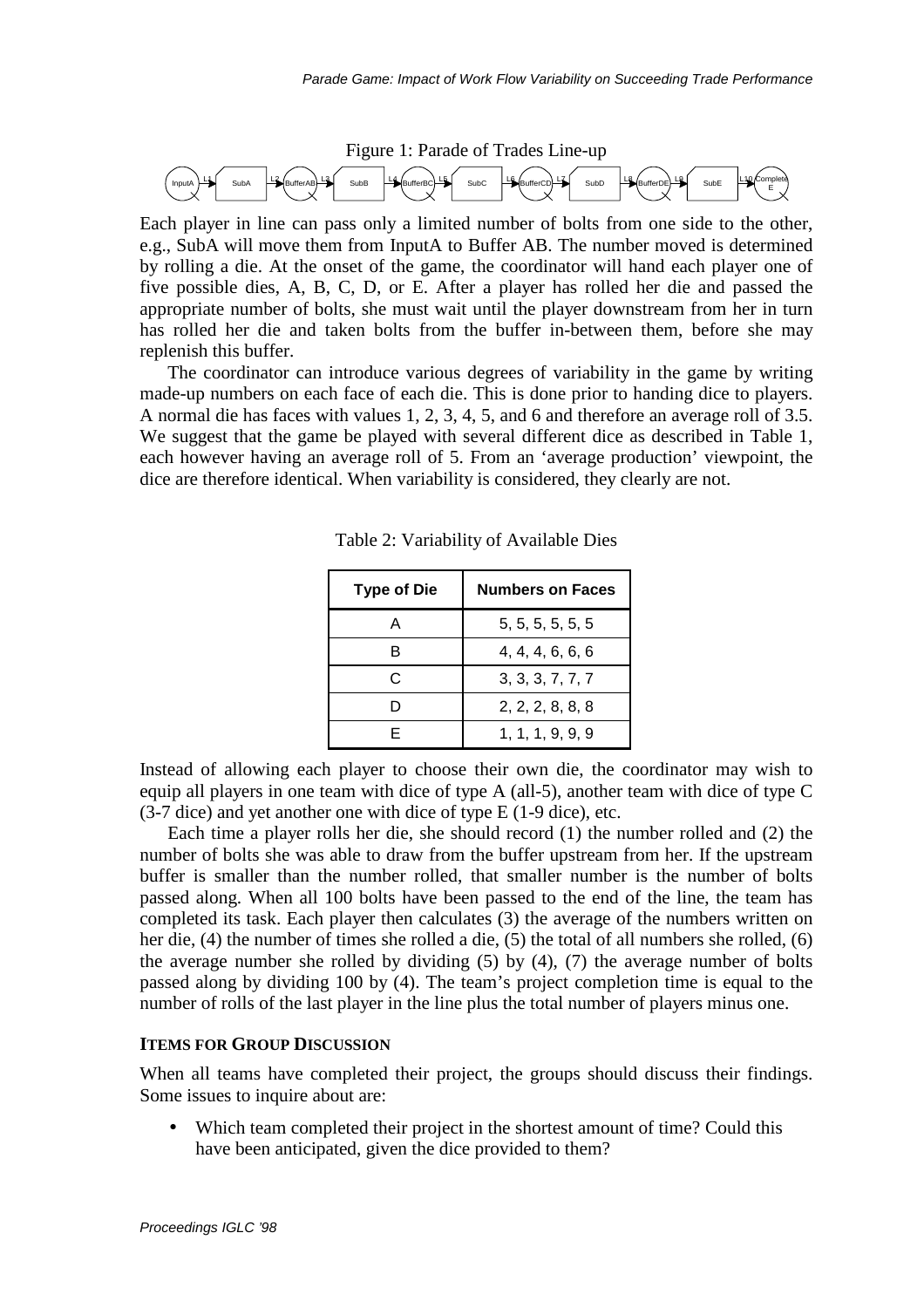- How come the number in  $(2)$  may be less than that of  $(1)$ ? This will be the case when the player upstream rolled a low number and was unable to provide much of a supply. The person downstream then is said to 'starve' due to lack of resources. Similarly, when the player upstream rolls a large number and the player downstream a small one, bolts will accumulate in a buffer between them.
- What is the relationship between (7) the average number passed along and (3) the average of numbers written on the die? How do these numbers compare for the various players relative to their position in the production line?
- What is the relationship between (6) the average number rolled and (3) the average of numbers written on the die?
- If you wanted to be certain to get the project done in 24 time units, what dice would you give to the team?
- Which team may have a chance of getting the project done in less than 20 time units?
- What does it mean when (7) the average number passed along is smaller than (6) the average number rolled? What would you do if you were a subcontractor facing this situation?
- If a team is playing with dice that have a variability plus and minus four relative to their average roll, how can one increase the likelihood that the team will complete its project in as much time as the all-5 team? That is, how can one make an unreliable team speed up?

## **COMPUTER SIMULATION OF PARADE OF TRADES**

The parade game can be played with any type of die. For illustrative purposes, a few combinations were investigated further using computer simulation. Four alternatives are depicted in Figures 2, 3, 4, and 5. In Figure 2, all players have an all-5 die. In Figure 3, all players have a 3-7 die. In Figure 4, all players have a 1-9 die. Finally, in Figure 5, all players have a 'faster' die, with an average roll of 7 instead of 5. Each figure in this first set illustrates what the outcome may be of playing the game once. Of course, given the randomness in the outcome of the die at each roll, the plots will look different at each repetition of the game.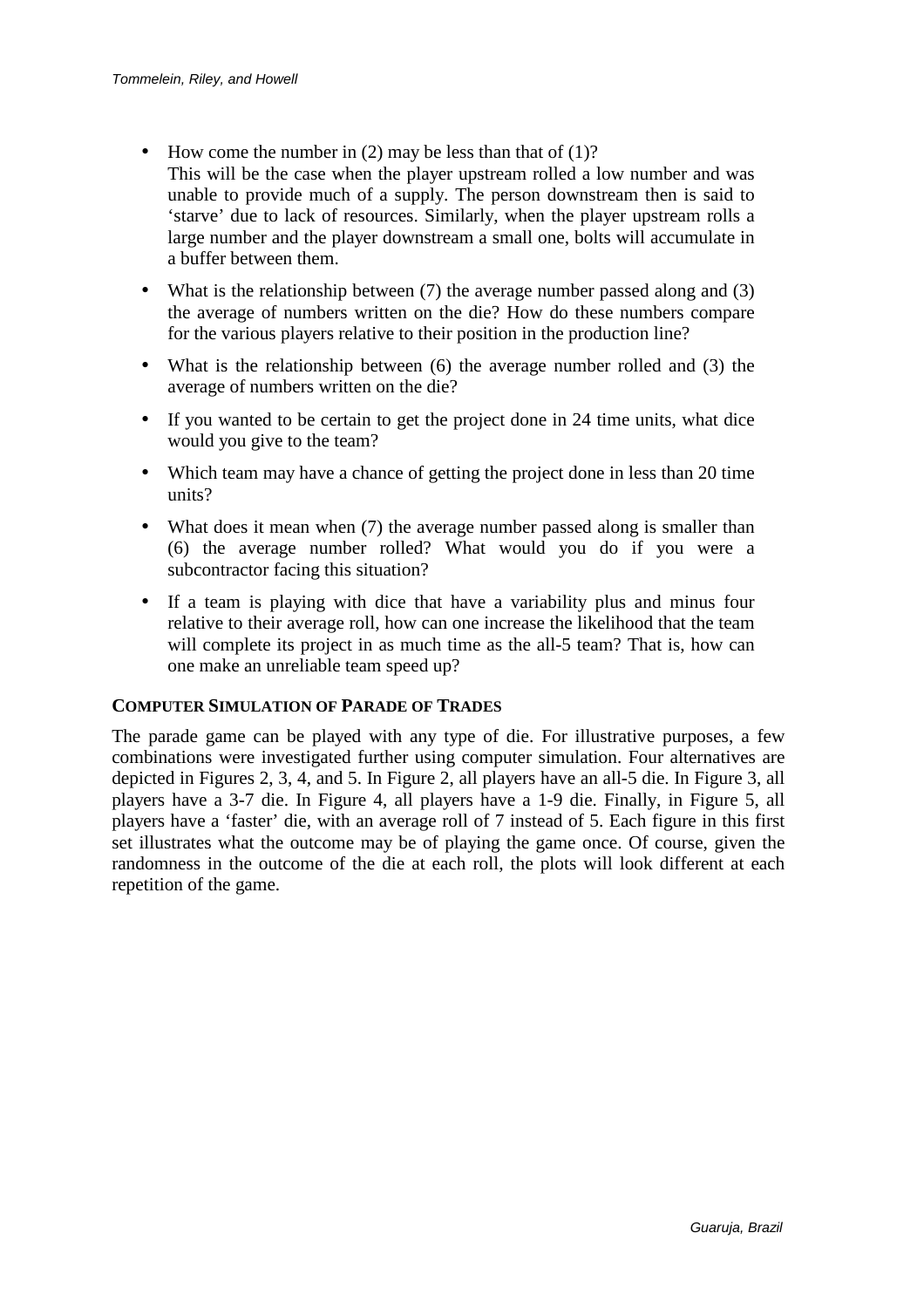

Figure 2: Output from Single-iteration Simulation where all Players have Die A (all 5)



Figure 3: Output from Single-iteration Simulation where all Players have Die C (3-7)

After comparing these plots, the reader can draw their own conclusions regarding the impact of variability on succeeding trade performance, and especially on project completion and system throughput. Additional system characteristics for each of these models are given in Table 2. Actual throws realized are always less than or equal to the actual throw average. This means the subcontractor is wasting time because the maximum production capacity cannot be achieved.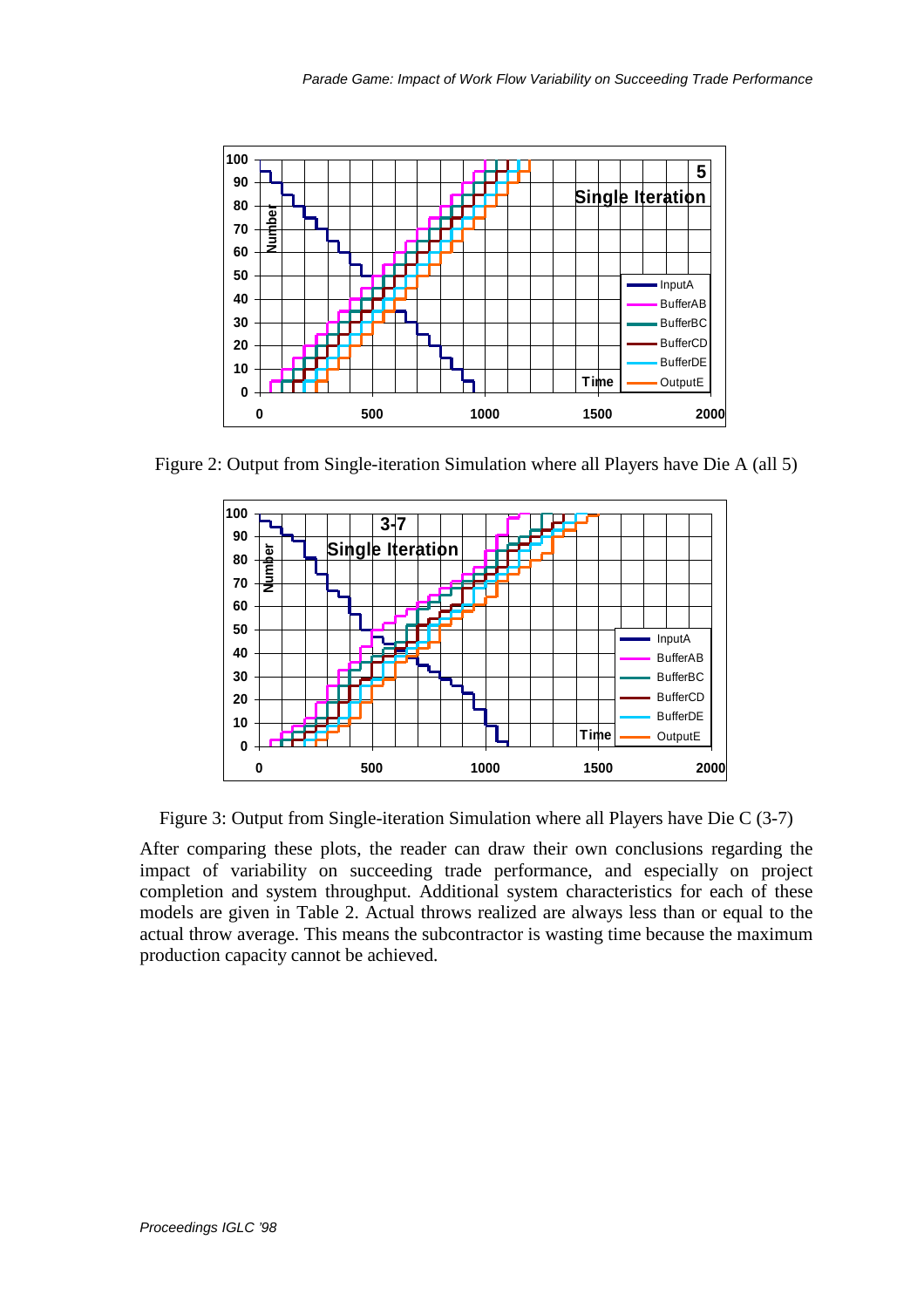

Figure 4: Output from Single-iteration Simulation where all Players have Die E (1-9)



Figure 5: Output from Single-iteration Simulation where all Players have Die with Increased Average Roll (3-11)

The next set of figures illustrates average value plus-and-minus one standard deviation, calculated after the games have been played 1,000 times (it takes the computer only a few minutes to do this!). Figures 6, 7, and 8 plot the percent complete vs. time, whereas figures 9, 10, and 11 plot the buffer size vs. time.

It is clear that playing with dice with increasing variability increases the chance of finishing early, but also that of finishing late! Note that the slopes of the average percent complete diminishes in each model. Unfortunately, those further down the line are subjected to the variability in output provided by those upstream from them. The slope also decreases from one model to the next when variability increases. Lower slopes mean lower production rates and thus wasted capacity. With increased variability, intermediate buffers (work in progress) also grow larger.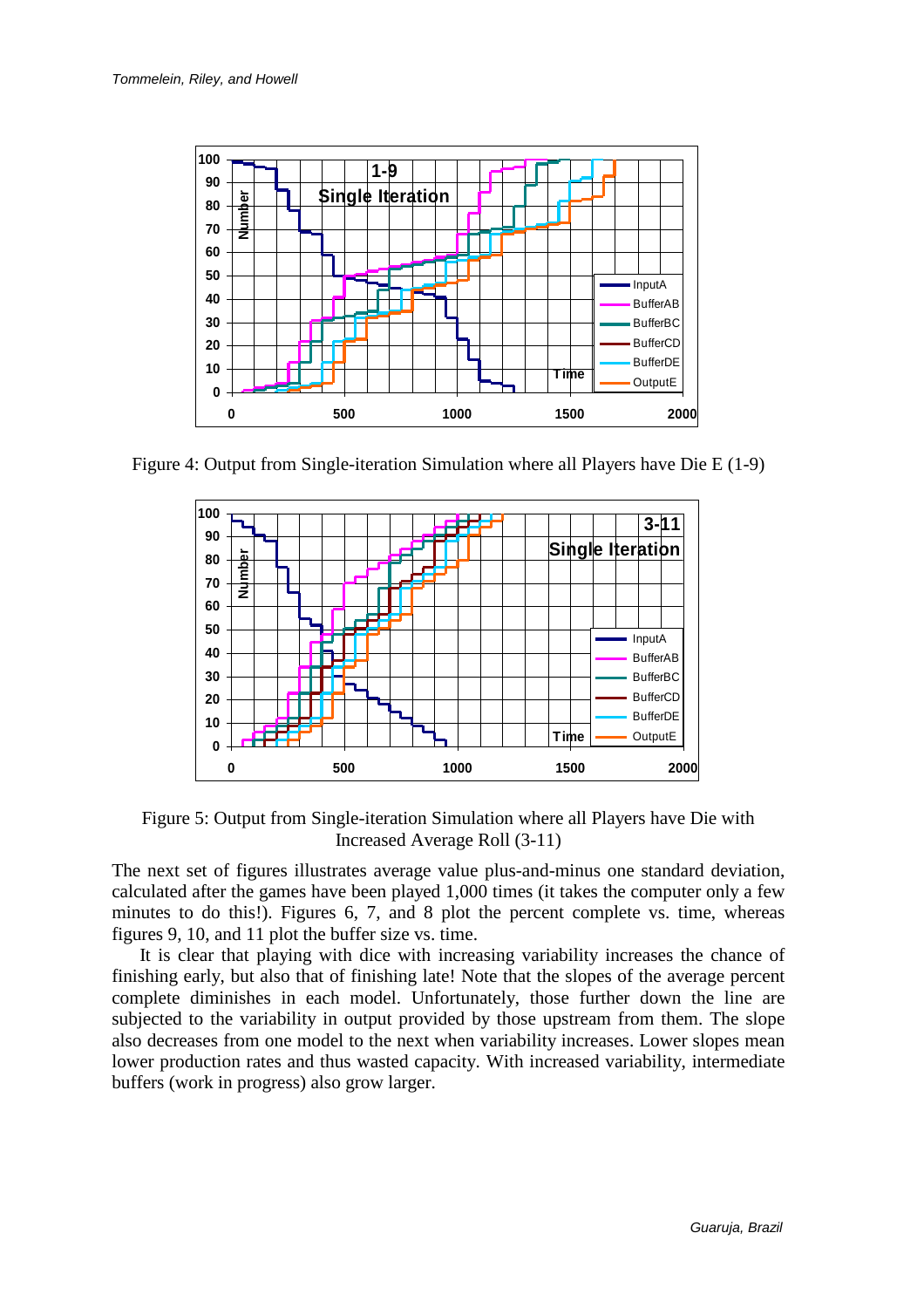| <b>Activity</b>                 | <b>First</b><br><b>Start</b> | Last<br><b>Start</b> | <b>Actual</b><br><b>Number of</b><br><b>Throws</b> | Average<br><b>Actual</b><br><b>Throw</b> | Avg. Actual<br><b>Throw</b><br><b>Realized</b> |  |
|---------------------------------|------------------------------|----------------------|----------------------------------------------------|------------------------------------------|------------------------------------------------|--|
| <b>All 5</b>                    |                              |                      |                                                    |                                          |                                                |  |
| SubA                            | $\pmb{0}$                    | 950                  | 20                                                 | 5                                        | $=$ actual                                     |  |
| <b>SubB</b>                     | 50                           | 1000                 | 20                                                 | 5                                        | $=$ actual                                     |  |
| <b>SubC</b>                     | 100                          | 1050                 | 20                                                 | 5                                        | $=$ actual                                     |  |
| SubD                            | 150                          | 1100                 | 20                                                 | 5                                        | $=$ actual                                     |  |
| SubE                            | 200                          | 1150                 | 20                                                 | 5                                        | $=$ actual                                     |  |
| <b>Project Complete</b><br>1200 |                              |                      |                                                    |                                          |                                                |  |
| $1 - 7$                         |                              |                      |                                                    |                                          |                                                |  |
| <b>SubA</b>                     | $\mathbf 0$                  | 1100                 | 23                                                 | 4.57                                     | $4.35 (+)$                                     |  |
| SubB                            | 50                           | 1200                 | 24                                                 | 4.33                                     | 4.17                                           |  |
| <b>SubC</b>                     | 100                          | 1300                 | 25                                                 | 5.08                                     | 4.00                                           |  |
| SubD                            | 150                          | 1350                 | 25                                                 | 6.02                                     | 4.00                                           |  |
| <b>SubE</b>                     | 200                          | 1450                 | 26                                                 | 5.46                                     | 3.85                                           |  |
| <b>Project Complete</b><br>1500 |                              |                      |                                                    |                                          |                                                |  |
| $1-9$                           |                              |                      |                                                    |                                          |                                                |  |
| <b>SubA</b>                     | $\boldsymbol{0}$             | 1250                 | 26                                                 | 4.08                                     | 3.85                                           |  |
| <b>SubB</b>                     | 50                           | 1400                 | 28                                                 | 3.86                                     | 3.57                                           |  |
| SubC                            | 100                          | 1500                 | 29                                                 | 5.14                                     | 3.45                                           |  |
| SubD                            | 150                          | 1550                 | 29                                                 | 6.79                                     | 3.45                                           |  |
| SubE                            | 200                          | 1650                 | 30                                                 | 6.60                                     | 3.33                                           |  |
| <b>Project Complete</b><br>1700 |                              |                      |                                                    |                                          |                                                |  |
| $3 - 11$                        |                              |                      |                                                    |                                          |                                                |  |
| SubA                            | 0                            | 950                  | 20                                                 | 5.40                                     | $5.00$ (*)                                     |  |
| <b>SubB</b>                     | 50                           | 1000                 | 20                                                 | 5.80                                     | 5.00                                           |  |
| SubC                            | 100                          | 1050                 | 20                                                 | 7.80                                     | 5.00                                           |  |
| SubD                            | 150                          | 1100                 | 20                                                 | 9.40                                     | 5.00                                           |  |
| SubE                            | 200                          | 1150                 | 20                                                 | 8.60                                     | 5.00                                           |  |
| <b>Project Complete</b>         |                              | 1200                 |                                                    |                                          |                                                |  |

Table 2: Output Values for Single-iteration Simulations

(+) Even the first person in line may have an average actual throw realized less than its average actual throw, because starvation may occur when the input buffer is near depletion.

(\*) It was just by coincidence that this iteration yielded a 5 for the actual throw realized. These 5 bolts, which are passed along by the first person in line, get passed along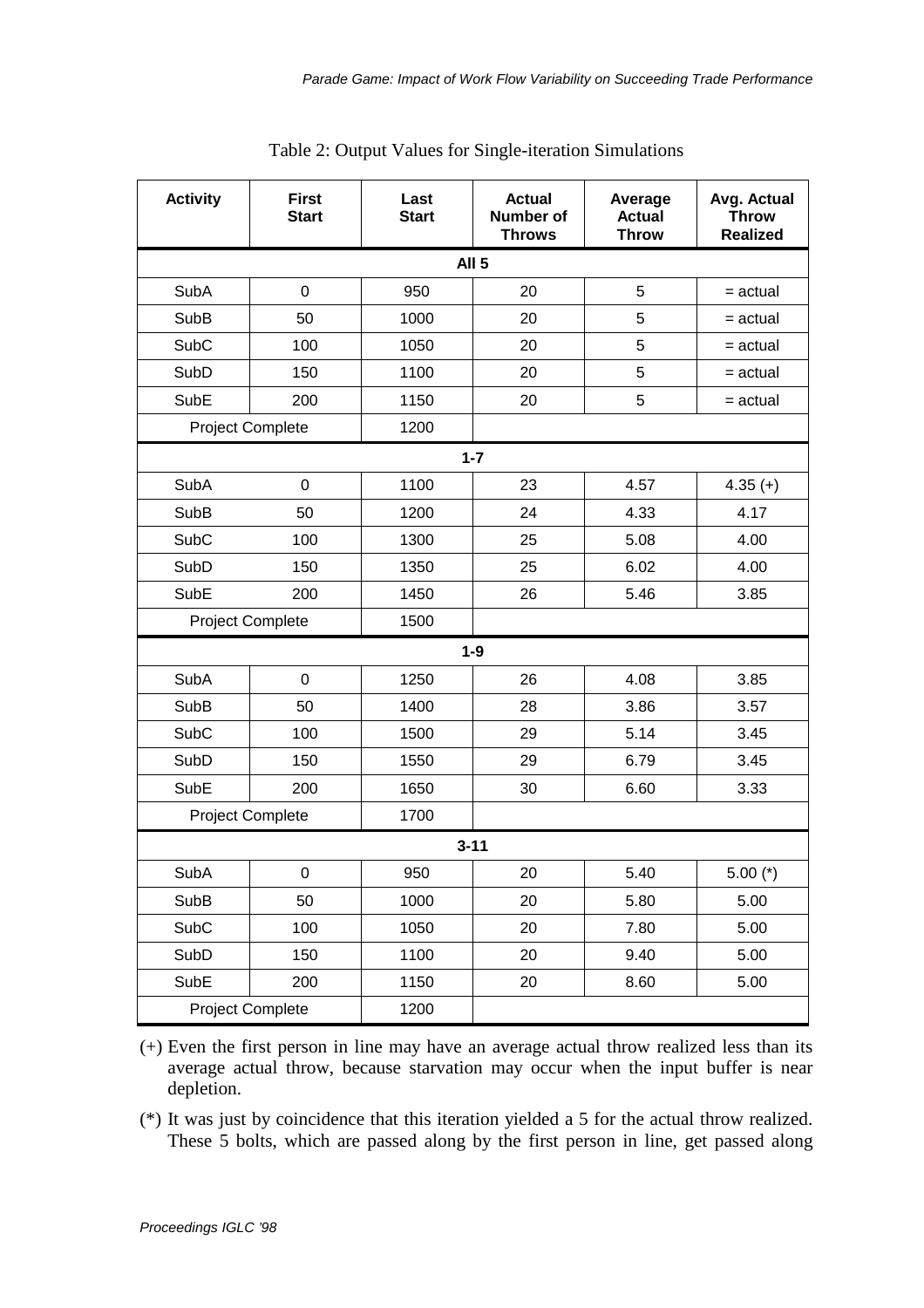downstream as well, as each station has excess capacity: the actual throw average is larger than the buffer size ahead.



Figure 6: Output from 1,000-iteration Simulation where all Players have Die C (3-7)



Figure 7: Output from 1,000-iteration Simulation where all Players have Die E (1-9)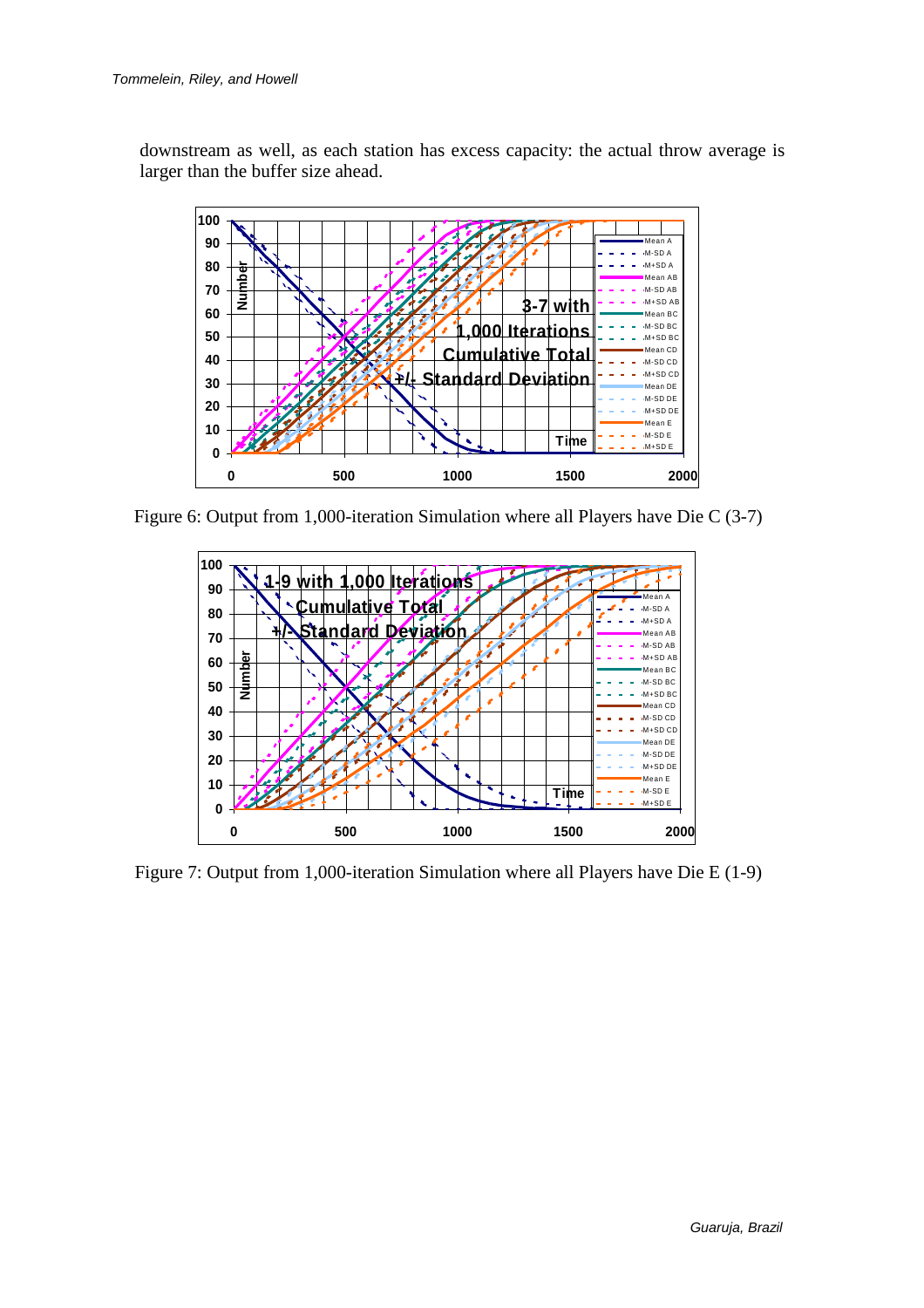

Figure 8: Output from 1,000-iteration Simulation where all Players have a fast Die (3-11)



Figure 9: Buffer Size from 1,000-iteration Simulation where all Players have Die C (3-7)



Figure 10: Buffer Size from 1,000-iteration Simulation where all Players have Die E (1-9)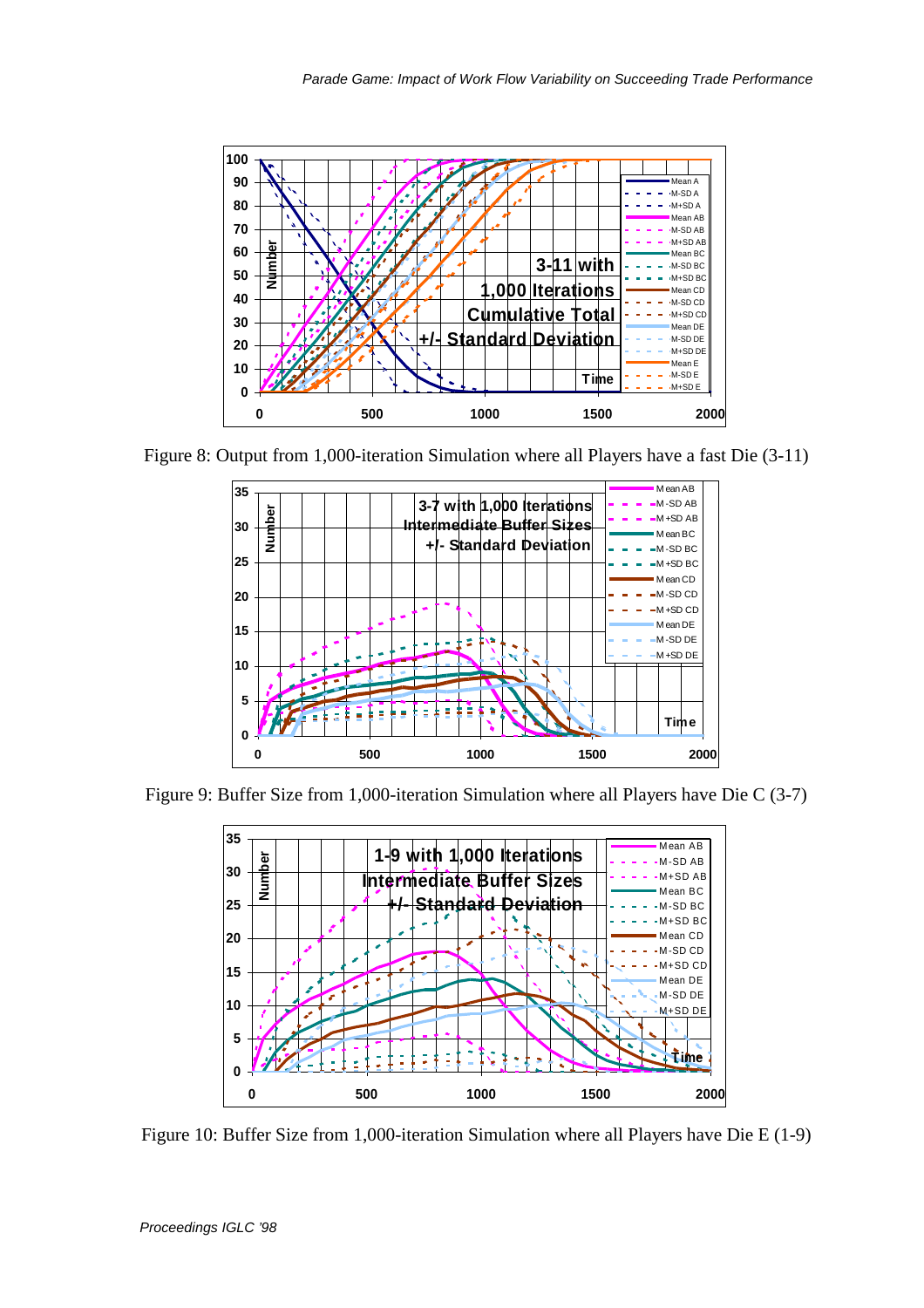

Figure 11: Buffer Size from 1,000-iteration Simulation where all Players have a fast Die (3-11)

## **RELATED WORK AND DISCUSSION**

Computer games to help explain construction concepts were developed as early as the late 1960s (e.g., Au and Parti 1969 and Au et al. 1969). Games akin to the one presented here pertain to linear construction work, where construction progress can be represented by means of a line-of-balance or velocity chart. For instance, Harris and Evans (1977) describe a game for players to manage road construction. Their parade includes a fixedorder progression of 7 processes. The player's challenge is to step-wise control production rates and buffer sizes by deciding on the size of labor crews, rates of supply of materials, numbers of machines, and hours to be worked, while random variations affect the outcome of each step.

Worthy of mention is that Harris and Evans dictate that a minimum buffer of 1 km of roadway be maintained between processes to move resources, store equipment, and handle materials. When players attempt production within the minimum buffer, operations are said to interfere and resources are wasted. Harris and Evans also observe that 'the effect of variability in early processes is diminished successively as each process is performed, due to the imposition of the minimum buffer' (p. 414). Indeed, construction field practitioners use buffers to shield work from up-stream uncertainty (Howell et al. 1993).

The cost of repetitive-type construction certainly depends upon the way the project is executed; it is not solely a function of the measured quantity of work it contains (also noted by Harris and Evans p. 413). This is no surprise: the major task of any contractor is to determine means and methods. Nonetheless, means and methods alone are not the only drivers for production. As the Parade Game illustrates, coordination among trades is equally important. Contractors will be able to price their bids more favorably when they know that a skillful manager will coordinate their work with others on site. (e.g., Birrell 1978, 1981, 1985, Tommelein and Ballard 1997).

## **IMPLEMENTATION**

The computer model for the Parade Game has been implemented using the STROBOSCOPE system for discrete-event simulation (Martinez 1996). The same system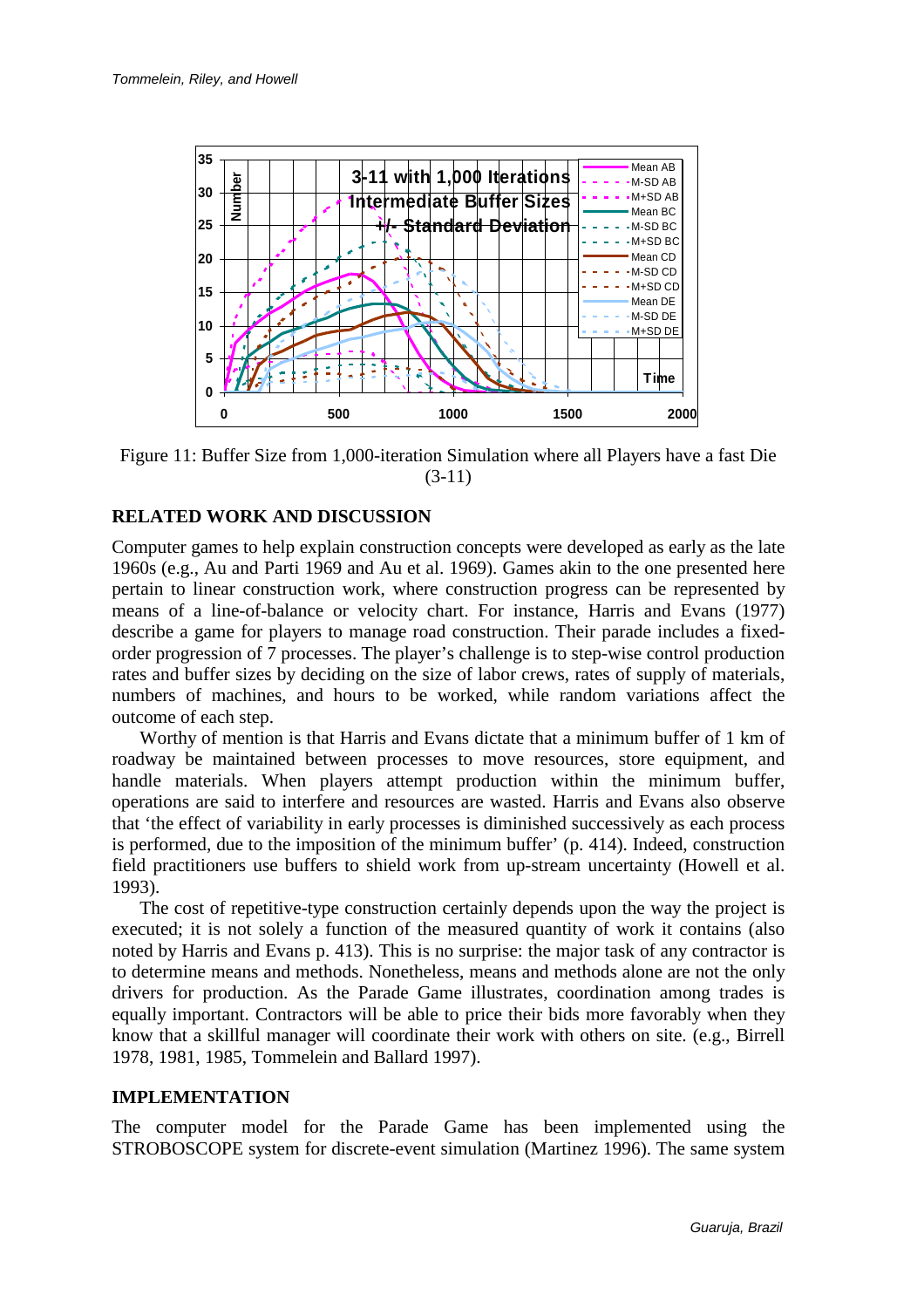behavior can, of course, be shown using any other simulation engine, but STROBOSCOPE was chosen for its ability to record intermediate data, such as buffer sizes and throws. Readers interested in obtaining the STROBOSCOPE input file for the Parade of Trades may contact Iris Tommelein. Those wishing to use STROBOSCOPE for non-profit educational purposes can download it for free from http://www/strobos.ce.vt.edu/.

# **CONCLUSIONS**

A very simple game was presented to illustrate what impact variability has on work flow in a single-line production system. The game does not require many resources to be played (e.g., a cut-up 2-by-2 piece of lumber makes for easy-to-see, large dice) but it does allow the players to develop a better, intuitive understanding of several fundamental production concepts, including variability and throughput. It was shown that unreliable work flow results in waste: production stations cannot realize their full production capacity because they starve for resources. Managers interested in schedule compression will benefit from understanding work-flow variability's impact on succeeding trade performance.

# **ACKNOWLEDGMENTS**

Greg Howell created the game in his role as director of the Lean Construction Institute so that he could more easily explain production concepts to construction practitioners and thereby train managers to managing work, not contracts.

The simulation work is part of Iris Tommelein's broader program of research on lean construction and new technologies for materials management. Her research is funded by grant CMS-9622308 from the National Science Foundation, whose support is gratefully acknowledged. Any opinions, findings, conclusions, or recommendations expressed in this paper are those of the authors and do not necessarily reflect the views of the National Science Foundation.

# **REFERENCES**

- Alarcon, L. (editor)(1997*). Lean Construction*. A.A. Balkema, Rotterdam, The Netherlands, 497 pp.
- Au, T. and Parti, E. (1969). "Building Construction Games— General Descriptions." ASCE, *J.Construction Division*, 95 (CO1) 1-9.
- Au, T., Bostleman, R., and Parti, E. (1969). "Construction Management Game— Deterministic Model." ASCE, *J. Construction Division*, 95 (CO1) 25-38.
- Birrell, G.S. (1978). *The Criteria by which Construction Prime and Subcontractors Evaluate the Management Performance of Each Other*. Vols. 1 and 2, Dissertation for Doctor of Architecture degree, Univ. of Michigan, Ann Arbor, MI, 547 pp.
- Birrell, G.S. (1981). "The Informal Organization which Manages the Construction Process." *Proc. CIB W-65 3rd Symp. on Organ. and Mgmt. of Construction*, 6-8 July, Dublin, Ireland, B1.201-211.
- Birrell, G.S. (1985). "General Contractor's Management: How Subs Evaluate It." ASCE, *J. of Constr. Engrg. and Mgmt.*, 111 (3) 244-259.

Goldratt, E.M. and Cox, J. (1986). *The Goal.* Croton-on-Hudson, NY: North River Press.

Gray, C. (1986). "'Intelligent' Construction and Cost Analysis." *Constr. Mgmt. and Econ*., E&FN Spon, London, U.K., (4) 135-150.